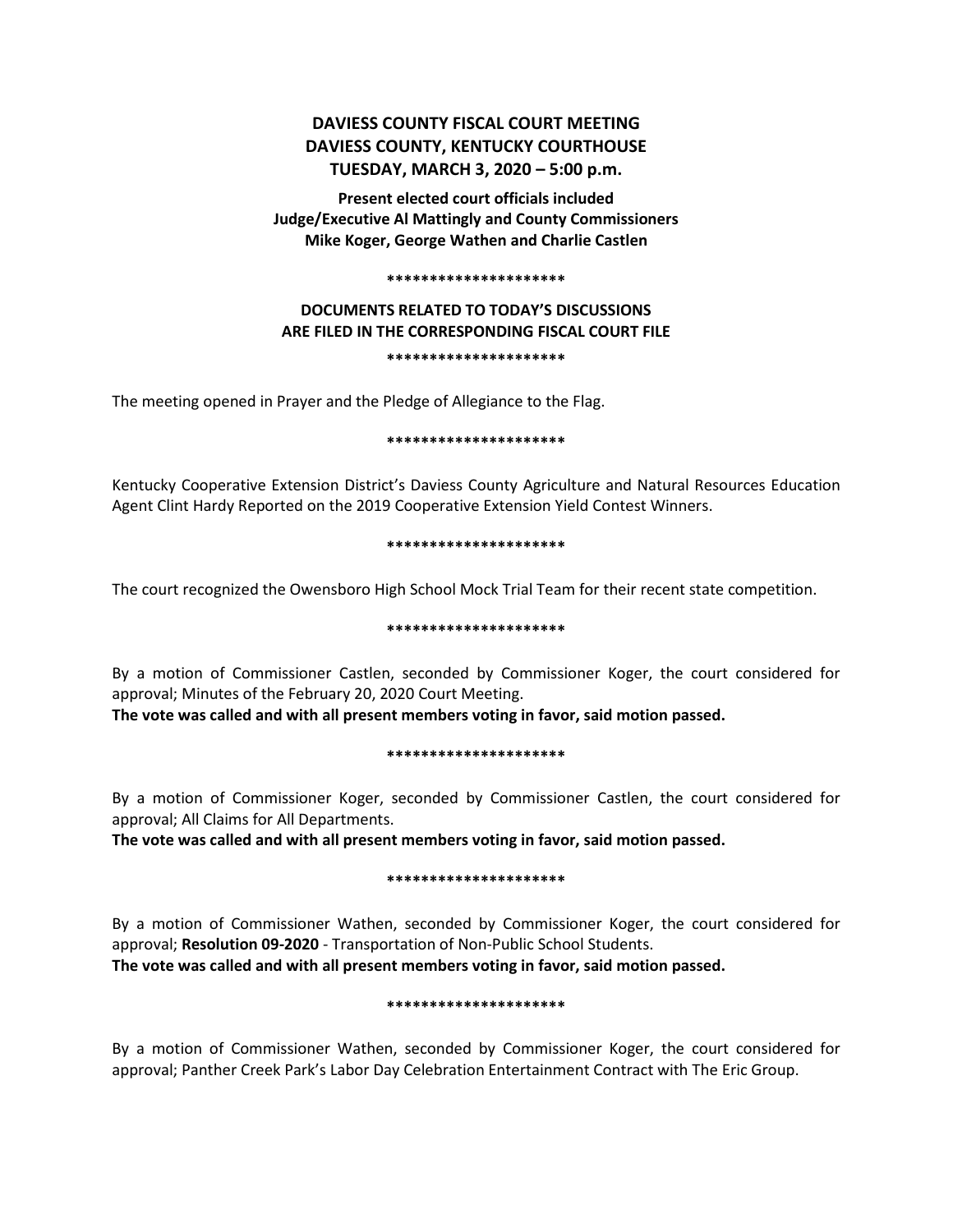**The vote was called and with all present members voting in favor, said motion passed.** 

#### **\*\*\*\*\*\*\*\*\*\*\*\*\*\*\*\*\*\*\*\*\***

By a motion of Commissioner Koger, seconded by Commissioner Castlen, the court considered for approval; **Bid No. 06-2020**: D8T Dozer Undercarriage Replacement to IMPCO, Inc. for \$31,951.34. **The vote was called and with all present members voting in favor, said motion passed.** 

#### **\*\*\*\*\*\*\*\*\*\*\*\*\*\*\*\*\*\*\*\*\***

By a motion of Commissioner Wathen, seconded by Commissioner Koger, the court considered for approval; Hire the following seasonal workers effective upon successful completion of pre-employment screenings:

| <b>Panther Creek Park</b> | <b>Yellow Creek Park</b> | <b>Horse Fork Creek Park</b> |
|---------------------------|--------------------------|------------------------------|
| Terry Robertson           | <b>Robert Stuart</b>     | Ray Cooper                   |
| Carsten Tindle            | <b>Roy Miller</b>        |                              |
| Steve Nazarak             | <b>Brice Pendley</b>     |                              |
| John Sampley              | <b>Ricky Roberts</b>     |                              |
| Nathan Dotson             | Kenneth Elshide          |                              |
|                           |                          |                              |

**The vote was called and with all present members voting in favor, said motion passed.** 

## **\*\*\*\*\*\*\*\*\*\*\*\*\*\*\*\*\*\*\*\*\***

By a motion of Commissioner Castlen, seconded by Commissioner Wathen, the court considered for approval; **Second Reading of KOC 860.9 (2020)** *02-2020* – An Ordinance of the Daviess County Fiscal Court and the City of Owensboro, Kentucky, Jointly Repealing Daviess County Fiscal Court Ordinance 860.2 and City of Owensboro Ordinances No. 8-98 and 12-2005 in their entirety.

## **Comments:**

Judge Mattingly explained, "This ordinance repeals the Medical Control Authority Board and in its place, with all participating parties, we created a new Authority called the Ambulance Control Authority (ACA), which more accurately reflects what the board is and updates the roles and responsibilities of board members."

**The vote was called and with all present members voting in favor, said motion passed.** 

## **\*\*\*\*\*\*\*\*\*\*\*\*\*\*\*\*\*\*\*\*\***

County Attorney Claud Porter presented the **First Reading of KOC 113.00 (2020)** *03-2020* – An Ordinance Amending the Daviess County Code of Ordinances, Adding a New Section to Title 11, Chapter 113, Regarding Discrimination in Housing, Public Accommodations and Employment.

# **Comments:**

County Attorney Porter noted a minute change from the originally proposed version. Under Section 5 regarding exemptions, the word *shall* has been changed to *may*. He stated, "This change does not alter any part of the ordinance's intent or meaning. It just makes it easier to read."